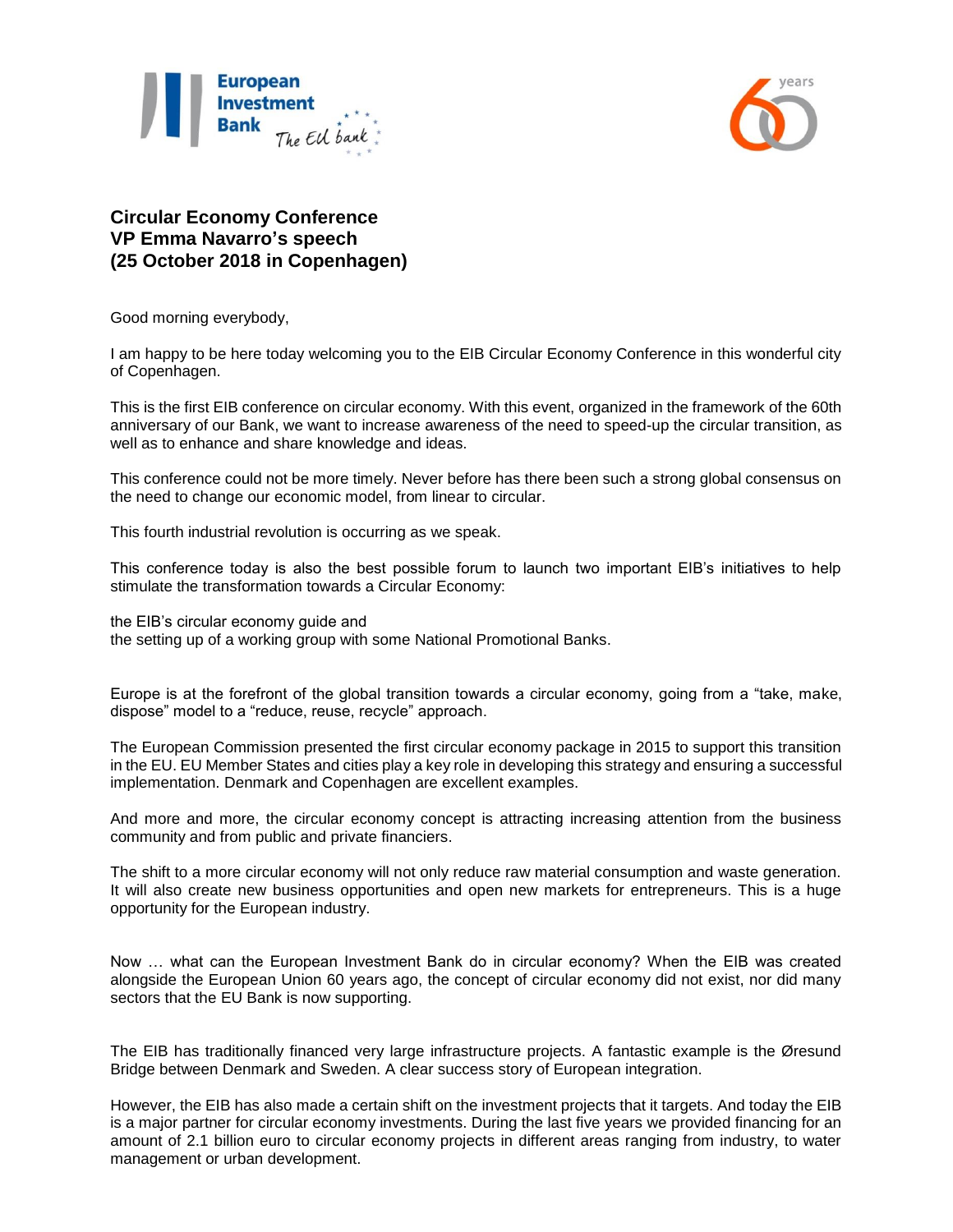Let me give you an interesting example. I am sure that you are familiar with titanium. This strategic raw material for planes or spacecraft is six times more expensive than steel. It is not easy to buy in Europe and you have to go outside Europe to get rid of the scraps for recycling.

That is why the EIB has financed Eco Titanium: the first EU industrial plant, located in France, to recycle and re-melt titanium. The new recycling plant preserves an important resource, protects the climate by using state of the art technology, and will create at least 60 jobs.

And this is just one example of the multiple projects that we have financed.

Financing was made available under the Investment Plan for Europe, the so-called Juncker Plan. This plan was launched back in 2015 by the European Commission and the EIB Group as a response to the crisis, to kick-start investment in Europe.

Circular economy projects are generally small and present a higher risk profile than traditional investment projects that the EIB used to finance.

This is because many circular economy projects are innovative but also complex, and often feature unproven technologies or uncertainty regarding supply or output off-take.

Our financing under the Juncker Plan is a perfect fit for circular economy projects, because it benefits from a credit enhancement provided by EFSI guarantee, which helps make this kind of projects possible.

However, sometimes it is even necessary to go beyond finance and provide advisory and technical assistance services.

This is what we are doing with our Advisory Hub or under the InnovFin advisory programme with the Commission. You will certainly hear more about this in today's conference.

This is also why we are presenting today the EIB circular economy guide.

This guide provides information and guidance to financial cooperation partners, project promoters and other stakeholders on circular economy as well as our views and our work in this area.

In addition to finance and advisory support, it is crucial to enhance awareness about the circular economy.

To promote cooperation among some of the main financiers of circular economy projects, we are announcing today the creation of a working group with some national promotional banks in Europe. We are already used to partnering with them on many different topics, but this dedicated forum will help us focus more on the needs and potential of circular economy projects.

The most recent example of this cooperation with NPBs is the Clean Oceans Initiative. Our Bank announced this initiative with KfW and AFD last week, during the annual meetings of the IMF and World Bank Group. This initiative will support the development and implementation of sustainable, low carbon projects that will reduce pollution in the world's oceans with a particular focus on plastics.

Plastics are probably our biggest waste problem. They are polluting our oceans, killing wildlife and threatening our own health.

This is why the EIB fully supports the recent European Commission circular economy and plastics strategies aiming to move towards 100% recyclable or compostable plastics. (The EIB also welcomes the European Parliament approval yesterday of a legislative proposal to reduce the impact of certain plastics on the environment).

## Ladies and Gentlemen,

As I said earlier we are only at the beginning of a long and challenging journey.

At the EIB, our engineers, our bankers, our risk managers and our lawyers, and of course the EIB Institute, are determined to take up the challenge and further intensify our support towards the circular economy.